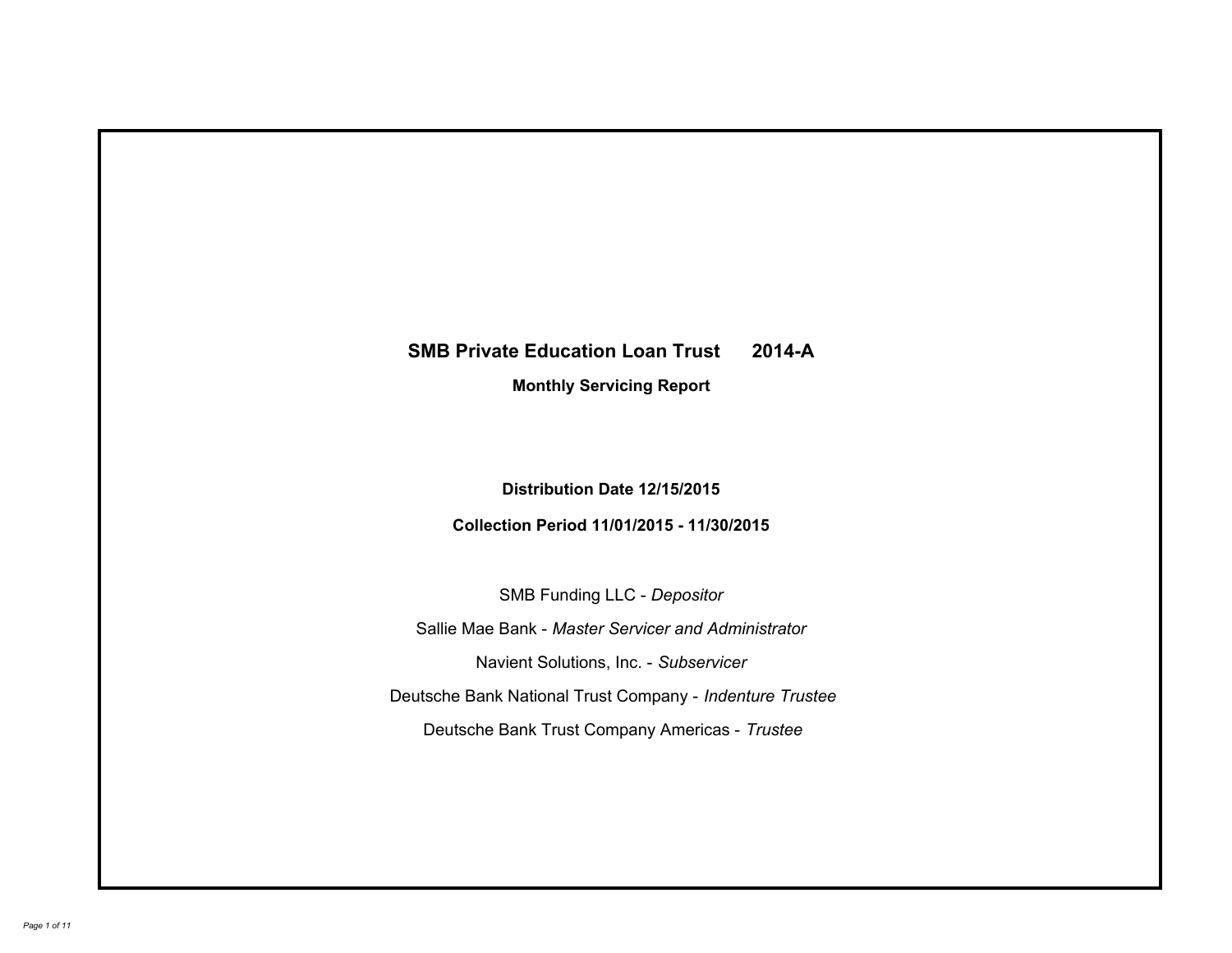|  |  |  | <b>Deal Parameters</b> |  |
|--|--|--|------------------------|--|
|--|--|--|------------------------|--|

| Α | <b>Student Loan Portfolio Characteristics</b>   |                   | 08/07/2014       | 10/31/2015       | 11/30/2015       |
|---|-------------------------------------------------|-------------------|------------------|------------------|------------------|
|   | <b>Principal Balance</b>                        |                   | \$361,523,983.59 | \$336,743,948.37 | \$338,033,385.07 |
|   | Interest to be Capitalized Balance              |                   | 17,313,307.43    | 19,452,374.48    | 15,742,195.73    |
|   | Pool Balance                                    |                   | \$378,837,291.02 | \$356,196,322.85 | \$353,775,580.80 |
|   | Weighted Average Coupon (WAC)                   |                   | 7.81%            | 7.71%            | 7.71%            |
|   | Weighted Average Remaining Term                 |                   | 138.29           | 137.37           | 137.39           |
|   | Number of Loans                                 |                   | 33,555           | 30,836           | 30,607           |
|   | Number of Borrowers                             |                   | 26,651           | 24,104           | 23,926           |
|   | Pool Factor                                     |                   |                  | 0.940235640      | 0.933845715      |
|   | Since Issued Total Constant Prepayment Rate (1) |                   |                  | 5.52%            | 5.66%            |
| B | <b>Debt Securities</b>                          | <b>Cusip/Isin</b> | 11/16/2015       |                  | 12/15/2015       |
|   | A1                                              | 784456AA3         | \$73,175,754.15  |                  | \$69,734,548.66  |
|   | A <sub>2</sub> A                                | 784456AB1         | \$68,000,000.00  |                  | \$68,000,000.00  |
|   | A <sub>2</sub> B                                | 784456AC9         | \$68,000,000.00  |                  | \$68,000,000.00  |
|   | A <sub>3</sub>                                  | 784456AD7         | \$50,000,000.00  |                  | \$50,000,000.00  |
|   | В                                               | 784456AE5         | \$36,000,000.00  |                  | \$36,000,000.00  |
|   | C                                               | 784456AF2         | \$42,000,000.00  |                  | \$42,000,000.00  |
|   |                                                 |                   |                  |                  |                  |
| С | <b>Certificates</b>                             | <b>Cusip/Isin</b> | 11/16/2015       |                  | 12/15/2015       |
|   | <b>Excess Distribution</b>                      | 784456AG0         | \$100,000.00     |                  | \$100,000.00     |
|   |                                                 |                   |                  |                  |                  |
| D | <b>Account Balances</b>                         |                   | 11/16/2015       |                  | 12/15/2015       |
|   | Reserve Account Balance                         |                   | \$958,735.00     |                  | \$958,735.00     |
|   |                                                 |                   |                  |                  |                  |
| E | <b>Asset / Liability</b>                        |                   | 11/16/2015       |                  | 12/15/2015       |
|   | Overcollateralization Percentage *              |                   | 17.13%           |                  | 17.54%           |
|   | Specified Overcollateralization Amount *        |                   | \$106,858,896.86 |                  | \$106,132,674.24 |
|   | Actual Overcollateralization Amount *           |                   | \$61,020,568.70  |                  | \$62,041,032.14  |

\* Based on the Rated debt securities (Class A and Class B Bonds)

(1) Since Issued Total CPR calculations found in monthly servicing reports issued on or prior to September 15, 2015 originally included loans that were removed from the pool by the sponsor because they became ineligible for the pool between the cut-off date and settlement date. On October 5, 2015, Since Issued Total CPR calculations were revised to exclude these loans and all prior monthly servicing reports were restated. For additional information, see 'Since Issued CPR Methodology' found on page 11 of this report.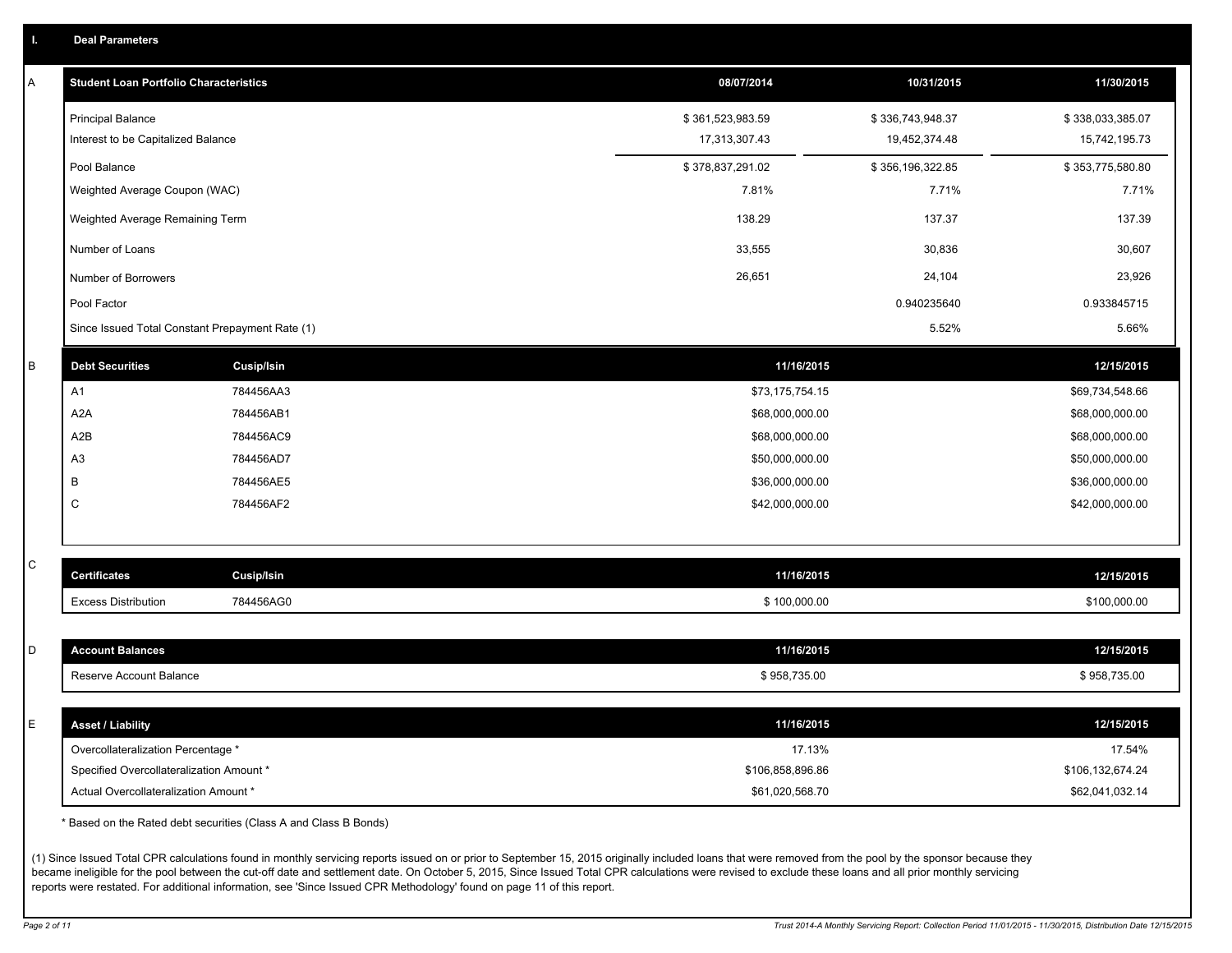### **II. 2014-A Trust Activity 11/01/2015 through 11/30/2015**

| Α            | <b>Student Loan Principal Receipts</b>                           |                |
|--------------|------------------------------------------------------------------|----------------|
|              | <b>Borrower Principal</b>                                        | 3,125,864.60   |
|              | <b>Consolidation Activity Principal</b>                          | 0.00           |
|              | Seller Principal Reimbursement                                   | 0.00           |
|              | Servicer Principal Reimbursement                                 | 0.00           |
|              | Delinquent Principal Purchases by Servicer                       | 0.00           |
|              | <b>Other Principal Deposits</b>                                  | 0.00           |
|              | <b>Total Principal Receipts</b>                                  | \$3,125,864.60 |
| В            | <b>Student Loan Interest Receipts</b>                            |                |
|              | <b>Borrower Interest</b>                                         | 1,165,476.32   |
|              | <b>Consolidation Activity Interest</b>                           | 0.00           |
|              | Seller Interest Reimbursement                                    | 0.00           |
|              | Servicer Interest Reimbursement                                  | (33.02)        |
|              | Delinquent Interest Purchases by Servicer                        | 0.00           |
|              | Other Interest Deposits                                          | 8,507.72       |
|              | <b>Total Interest Receipts</b>                                   | \$1,173,951.02 |
| С            | <b>Recoveries on Realized Losses</b>                             | \$6,476.21     |
| D            | <b>Investment Income</b>                                         | \$569.34       |
| Е            | <b>Funds Borrowed from Next Collection Period</b>                | \$0.00         |
| F            | <b>Funds Repaid from Prior Collection Period</b>                 | \$0.00         |
| G            | Loan Sale or Purchase Proceeds                                   | \$0.00         |
| н            | Initial Deposits to Collection Account                           | \$0.00         |
|              | <b>Excess Transferred from Other Accounts</b>                    | \$0.00         |
|              | <b>Borrower Benefit Reimbursements</b>                           | \$0.00         |
| Κ            | <b>Gross Swap Receipt</b>                                        | \$0.00         |
|              | <b>Other Deposits</b>                                            | \$0.00         |
| м            | <b>Other Fees Collected</b>                                      | \$0.00         |
| $\mathsf{N}$ | <b>AVAILABLE FUNDS</b>                                           | \$4,306,861.17 |
| $\circ$      | Non-Cash Principal Activity During Collection Period             | \$4,415,301.30 |
| P            | Aggregate Purchased Amounts by the Depositor, Servicer or Seller | \$0.00         |
| Q            | Aggregate Loan Substitutions                                     | \$0.00         |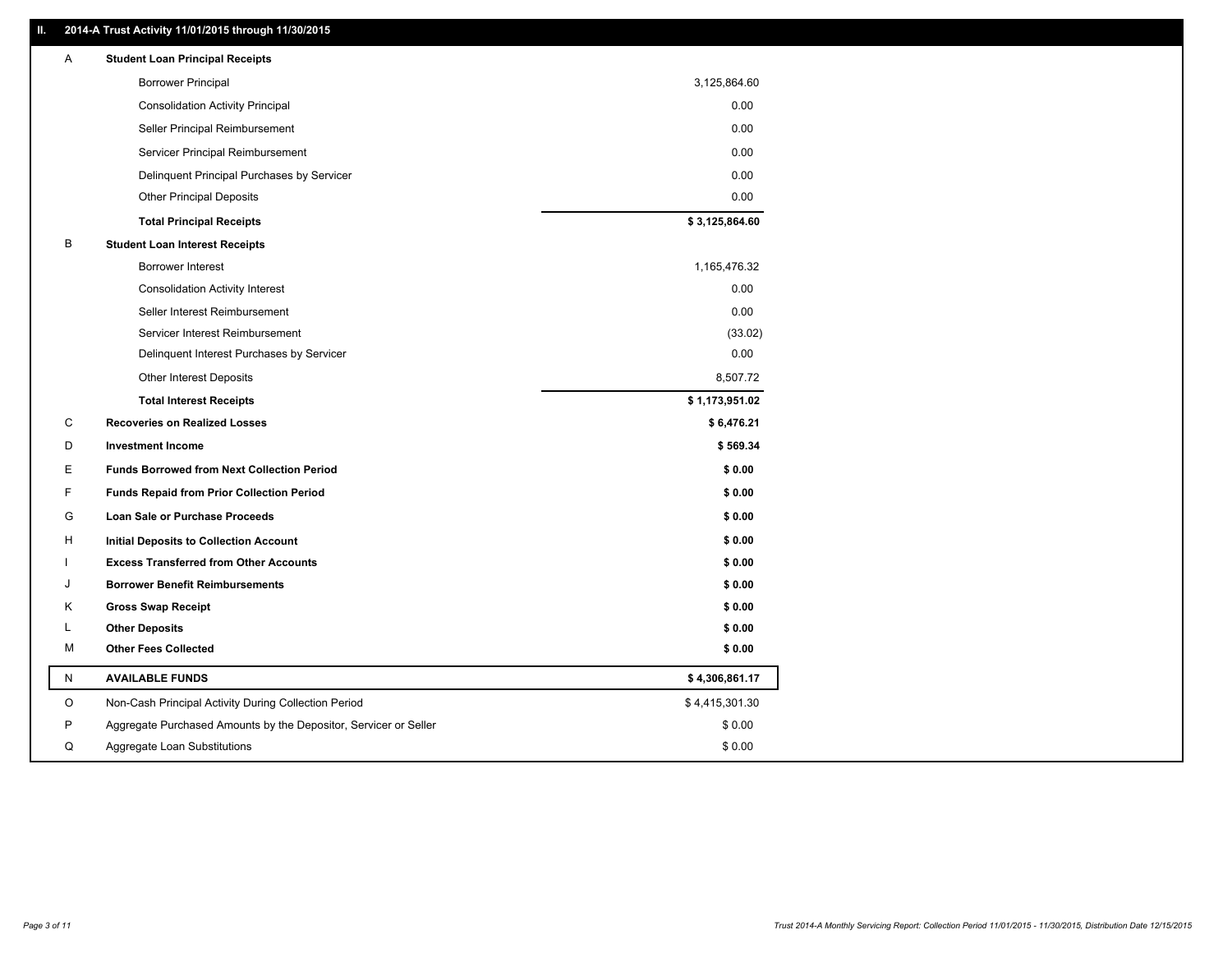|                   |                         | 11/30/2015               |         | 10/31/2015       |                |                          |         |                  |                |
|-------------------|-------------------------|--------------------------|---------|------------------|----------------|--------------------------|---------|------------------|----------------|
|                   |                         | <b>Wtd Avg</b><br>Coupon | # Loans | Principal        | % of Principal | <b>Wtd Avg</b><br>Coupon | # Loans | Principal        | % of Principal |
| INTERIM:          | IN SCHOOL               | 8.51%                    | 4,046   | \$39,943,826.05  | 11.817%        | 8.50%                    | 4,048   | \$39,902,425.45  | 11.849%        |
|                   | GRACE                   | 8.39%                    | 1,048   | \$10,761,689.60  | 3.184%         | 8.30%                    | 2,525   | \$26,386,540.85  | 7.836%         |
|                   | <b>DEFERMENT</b>        | 8.49%                    | 962     | \$9,447,273.46   | 2.795%         | 8.47%                    | 946     | \$9,338,757.80   | 2.773%         |
| <b>REPAYMENT:</b> | <b>CURRENT</b>          | 7.45%                    | 23,027  | \$258,990,640.98 | 76.617%        | 7.41%                    | 21,803  | \$242,266,147.44 | 71.944%        |
|                   | 31-60 DAYS DELINQUENT   | 8.52%                    | 303     | \$3,630,462.10   | 1.074%         | 8.52%                    | 293     | \$3,720,506.75   | 1.105%         |
|                   | 61-90 DAYS DELINQUENT   | 8.55%                    | 147     | \$1,780,138.81   | 0.527%         | 8.64%                    | 175     | \$1,850,536.81   | 0.550%         |
|                   | 91-120 DAYS DELINQUENT  | 8.71%                    | 120     | \$1,287,631.83   | 0.381%         | 8.57%                    | 70      | \$923,277.88     | 0.274%         |
|                   | 121-150 DAYS DELINQUENT | 9.00%                    | 54      | \$687,482.35     | 0.203%         | 8.74%                    | 73      | \$733,924.76     | 0.218%         |
|                   | 151-180 DAYS DELINQUENT | 8.71%                    | 56      | \$565,829.08     | 0.167%         | 9.09%                    | 42      | \$369,157.54     | 0.110%         |
|                   | > 180 DAYS DELINQUENT   | 8.43%                    | 34      | \$338,033.52     | 0.100%         | 8.38%                    | 42      | \$448,052.32     | 0.133%         |
|                   | FORBEARANCE             | 8.22%                    | 810     | \$10,600,377.29  | 3.136%         | 8.18%                    | 819     | \$10,804,620.77  | 3.209%         |
| <b>TOTAL</b>      |                         |                          | 30,607  | \$338,033,385.07 | 100.00%        |                          | 30,836  | \$336,743,948.37 | 100.00%        |

Percentages may not total 100% due to rounding \*

\*\* Smart Option Interest Only loans and \$25 Fixed Payment loans classified as in repayment whether student borrowers are in school, in grace, in deferment or required to make full principal and interest payments on their l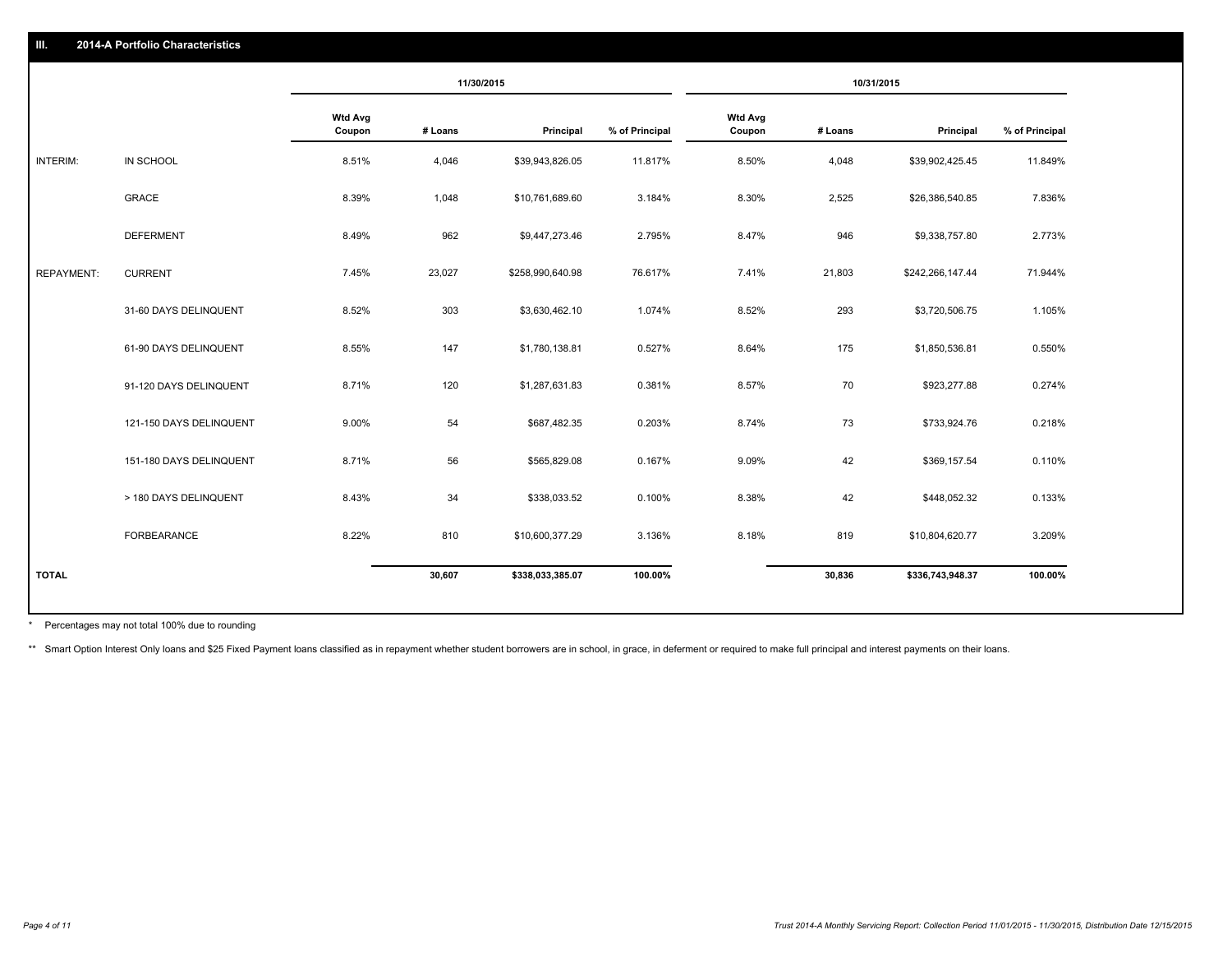|                                                         | 11/30/2015       | 10/31/2015       |
|---------------------------------------------------------|------------------|------------------|
| Pool Balance                                            | \$353,775,580.80 | \$356,196,322.85 |
| Total # Loans                                           | 30,607           | 30,836           |
| <b>Total # Borrowers</b>                                | 23,926           | 24.104           |
| Weighted Average Coupon                                 | 7.71%            | 7.71%            |
| Weighted Average Remaining Term                         | 137.39           | 137.37           |
| Percent of Pool - Cosigned                              | 93.7%            | 93.6%            |
| Percent of Pool - Non Cosigned                          | 6.3%             | 6.4%             |
| Borrower Interest Accrued for Period                    | \$2,101,888.19   | \$2,183,921.62   |
| Outstanding Borrower Interest Accrued                   | \$17,114,957.43  | \$20,757,867.92  |
| Gross Principal Realized Loss - Periodic                | \$142,386.73     | \$117,449.14     |
| Gross Principal Realized Loss - Cumulative              | \$1,704,556.39   | \$1,562,169.66   |
| Delinquent Principal Purchased by Servicer - Periodic   | \$0.00           | \$0.00           |
| Delinquent Principal Purchased by Servicer - Cumulative | \$0.00           | \$0.00           |
| Recoveries on Realized Losses - Periodic                | \$6,476.21       | \$2,521.00       |
| Recoveries on Realized Losses - Cumulative              | \$61,843.37      | \$55,367.16      |
| Net Losses - Periodic                                   | \$135,910.52     | \$114,928.14     |
| Net Losses - Cumulative                                 | \$1,642,713.02   | \$1,506,802.50   |
| <b>Cumulative Gross Defaults</b>                        | \$1,704,556.39   | \$1,562,169.66   |
| Change in Gross Defaults                                | \$142,386.73     | \$117,449.14     |
| Non-Cash Principal Activity - Capitalized Interest      | \$4,559,402.63   | \$638,187.90     |
| Since Issued Total Constant Prepayment Rate (CPR) (1)   | 5.66%            | 5.52%            |
| <b>Loan Substitutions</b>                               | \$0.00           | \$0.00           |
| <b>Cumulative Loan Substitutions</b>                    | \$0.00           | \$0.00           |
| <b>Unpaid Master Servicing Fees</b>                     | \$0.00           | \$0.00           |
| <b>Unpaid Sub-Servicing Fees</b>                        | \$0.00           | \$0.00           |
| <b>Unpaid Administration Fees</b>                       | \$0.00           | \$0.00           |
| Unpaid Carryover Master Servicing Fees                  | \$0.00           | \$0.00           |
| <b>Unpaid Carryover Sub-Servicing Fees</b>              | \$0.00           | \$0.00           |
| Note Interest Shortfall                                 | \$0.00           | \$0.00           |

(1) Since Issued Total CPR calculations found in monthly servicing reports issued on or prior to September 15, 2015 originally included loans that were removed from the pool by the sponsor because they became ineligible for the pool between the cut-off date and settlement date. On October 5, 2015, Since Issued Total CPR calculations were revised to exclude these loans and all prior monthly servicing reports were restated. For additional information, see 'Since Issued CPR Methodology' found on page 11 of this report.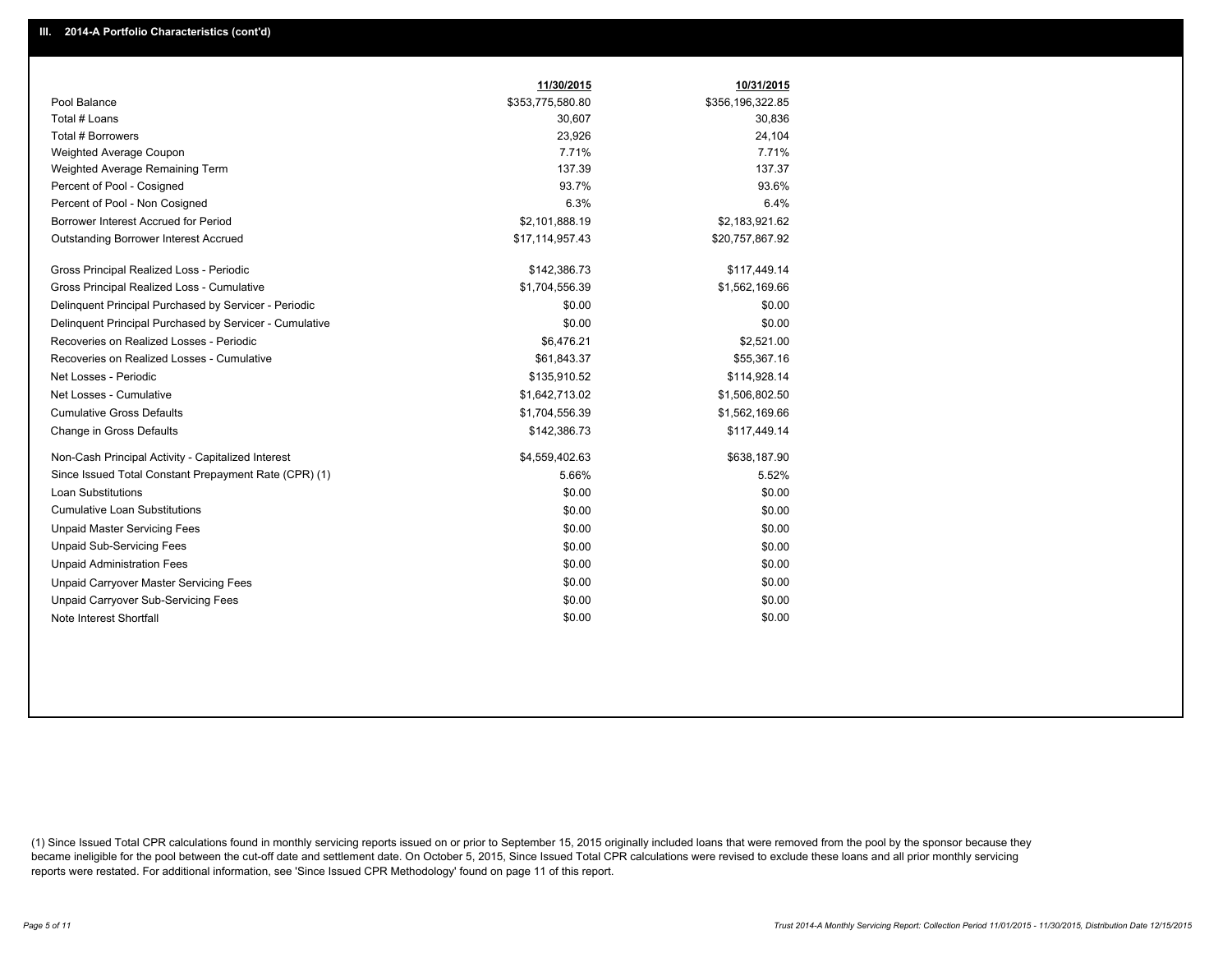## **IV. 2014-A Portfolio Statistics by Loan Program**

|                                                                 | Weighted<br><b>Average Coupon</b> | # LOANS | <b>\$ AMOUNT</b> | $%$ *    |
|-----------------------------------------------------------------|-----------------------------------|---------|------------------|----------|
| - Smart Option Deferred Loans                                   | 8.17%                             | 14,185  | \$146,055,354.02 | 43.207%  |
| - Smart Option Fixed Pay Loans                                  | 7.77%                             | 9,041   | \$118,556,566.44 | 35.072%  |
| - Smart Option Interest-Only Loans                              | 6.60%                             | 7,381   | \$73,421,464.61  | 21.720%  |
| - Other Loan Programs                                           | 0.00%                             | 0.00    | \$0.00           | 0.000%   |
| <b>Total</b>                                                    | 7.71%                             | 30,607  | \$338,033,385.07 | 100.000% |
| Prime Indexed Loans -- Monthly Reset Adjustable                 |                                   |         | \$0.00           |          |
| Prime Indexed Loans -- Monthly Reset Non-Adjustable             |                                   | \$0.00  |                  |          |
| \$0.00<br>Prime Indexed Loans -- Quarterly Reset Adjustable     |                                   |         |                  |          |
| Prime Indexed Loans -- Quarterly Reset Non-Adjustable<br>\$0.00 |                                   |         |                  |          |
| Prime Indexed Loans -- Annual Reset                             |                                   |         | \$0.00           |          |
| <b>T-Bill Indexed Loans</b>                                     |                                   |         | \$0.00           |          |
| <b>Fixed Rate Loans</b>                                         |                                   |         | \$50,291,501.55  |          |
| <b>LIBOR Indexed Loans</b>                                      |                                   |         | \$303,484,079.25 |          |
|                                                                 |                                   |         |                  |          |

\* Note: Percentages may not total 100% due to rounding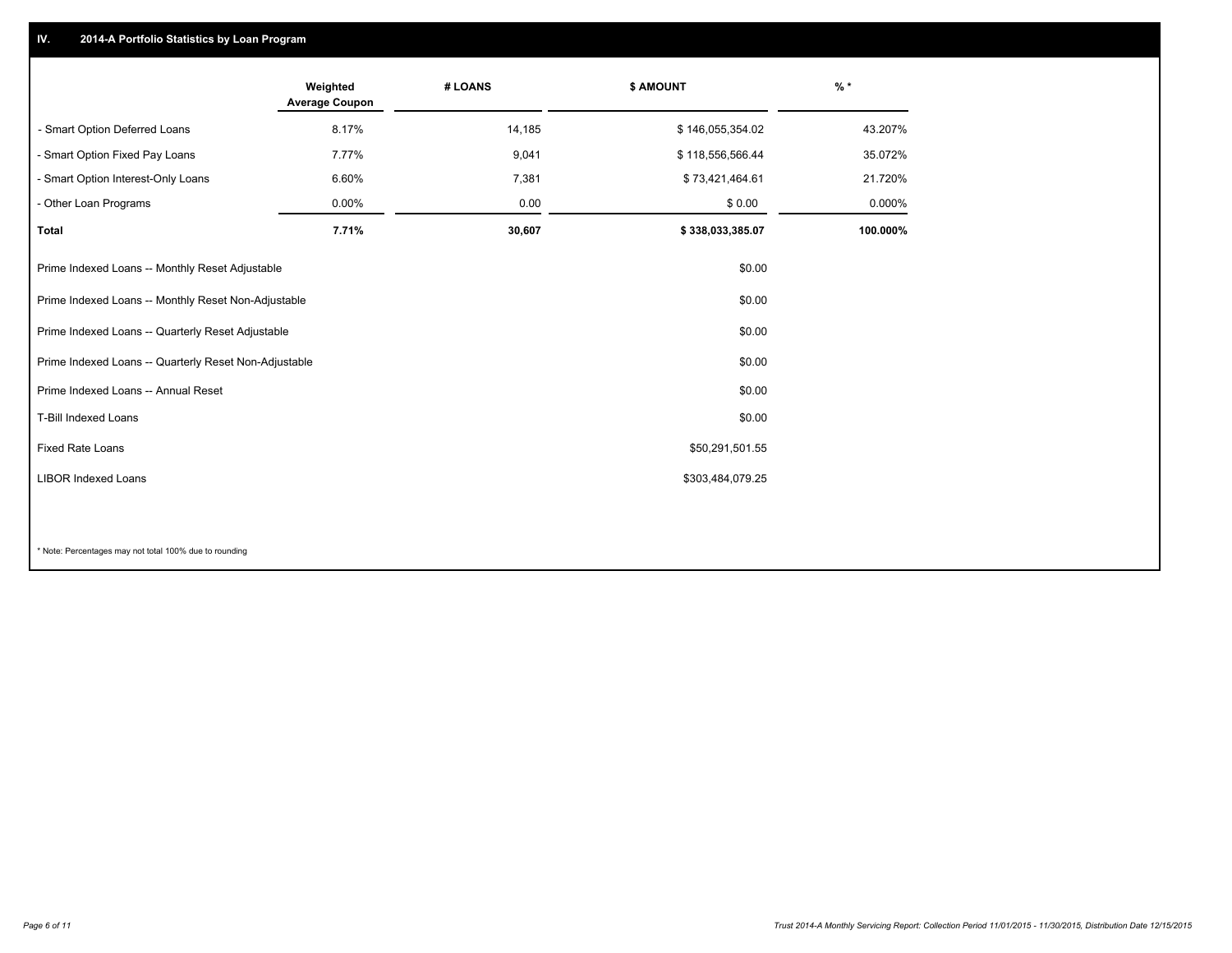| V. | 2014-A Reserve Account and Principal Distribution Calculations                                                                                                                                     |                  |  |
|----|----------------------------------------------------------------------------------------------------------------------------------------------------------------------------------------------------|------------------|--|
| А. | <b>Reserve Account</b>                                                                                                                                                                             |                  |  |
|    | Specified Reserve Account Balance                                                                                                                                                                  | \$958,735.00     |  |
|    | Actual Reserve Account Balance                                                                                                                                                                     | \$958,735.00     |  |
| В. | <b>Principal Distribution Amount</b>                                                                                                                                                               |                  |  |
|    | Class A Notes Outstanding<br>j.                                                                                                                                                                    | \$259,175,754.15 |  |
|    | Pool Balance<br>ii.                                                                                                                                                                                | \$353,775,580.80 |  |
|    | <b>First Priority Principal Distribution Amount</b><br>iii.                                                                                                                                        | \$0.00           |  |
|    | Class A and B Notes Outstanding<br>iv.                                                                                                                                                             | \$295,175,754.15 |  |
|    | First Priority Principal Distribution Amount<br>v.                                                                                                                                                 | \$0.00           |  |
|    | Pool Balance<br>vi.                                                                                                                                                                                | \$353,775,580.80 |  |
|    | Specified Overcollateralization Amount<br>vii.                                                                                                                                                     | \$106,132,674.24 |  |
|    | viii. Regular Principal Distribution Amount                                                                                                                                                        | \$47,532,847.59  |  |
|    |                                                                                                                                                                                                    |                  |  |
|    | <b>Notes Outstanding</b><br>ix.                                                                                                                                                                    | \$337,175,754.15 |  |
|    | First Priority Principal Distribution Amount<br>х.                                                                                                                                                 | \$0.00           |  |
|    | Regular Principal Distribution Amount<br>xi.                                                                                                                                                       | \$47,532,847.59  |  |
|    | Available Funds (after payment of waterfall items A through J) *<br>xii.                                                                                                                           | \$0.00           |  |
|    | xiii. Additional Principal Distribution Amount (min(ix - x - xi, xiii))                                                                                                                            | \$0.00           |  |
|    | * Represents 50% of value if the principal balance of the notes is greater than 10% of initial principal balance of the notes or the Class A and Class B note are reduced to 0, otherwise the full |                  |  |

value is shown.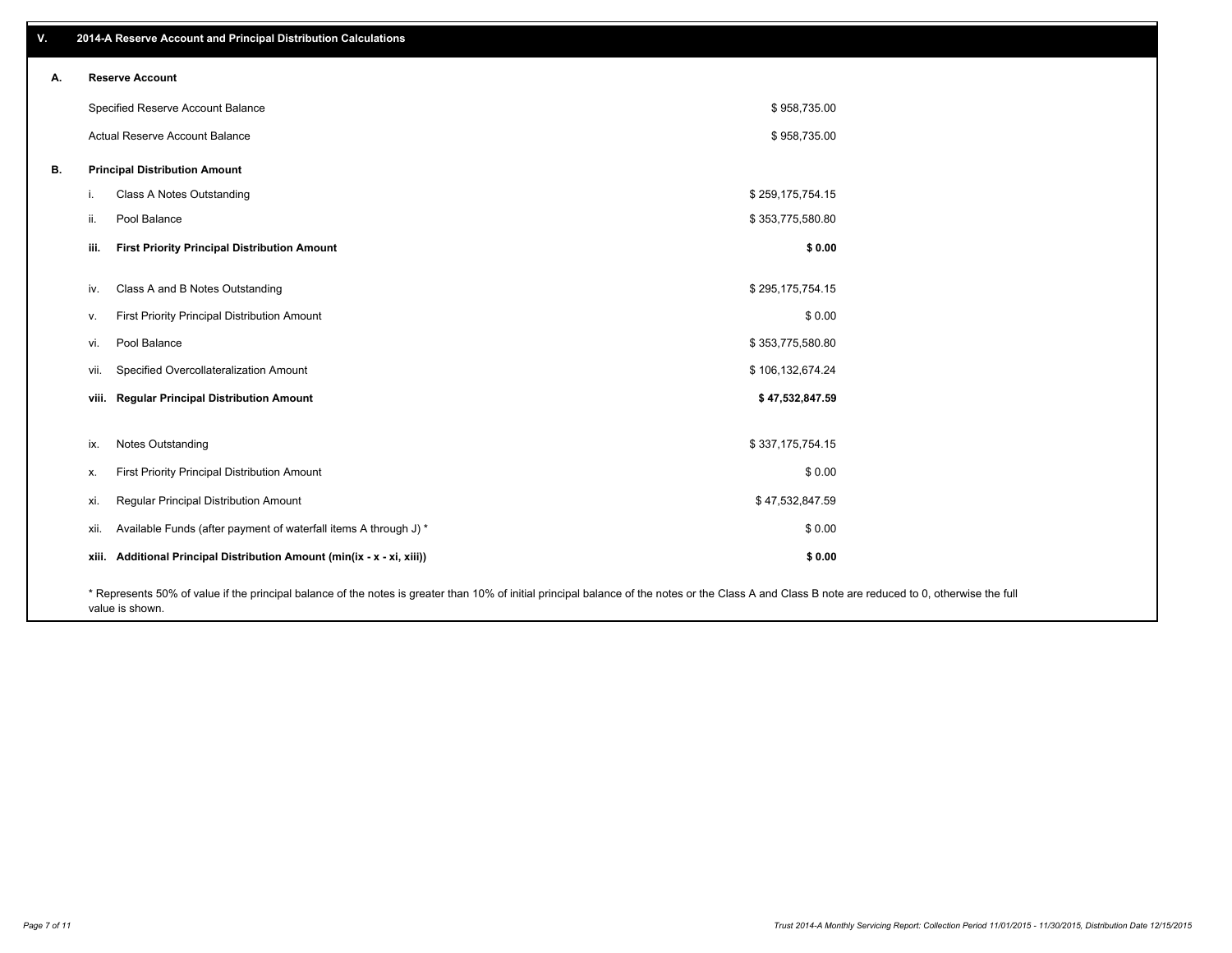| VI.<br><b>2014-A Waterfall for Distributions</b> |  |
|--------------------------------------------------|--|
|--------------------------------------------------|--|

|                                                                                        | Paid             | <b>Funds Balance</b> |
|----------------------------------------------------------------------------------------|------------------|----------------------|
| <b>Total Available Funds</b>                                                           |                  | \$4,306,861.17       |
| <b>Trustee Fees</b><br>Α                                                               | \$0.00           | \$4,306,861.17       |
| B<br>i. Master Servicing Fees                                                          | \$14,089.51      | \$4,292,771.66       |
| ii. Sub-Servicing Fees                                                                 | \$211,342.63     | \$4,081,429.03       |
| $\mathsf C$<br>i. Administration Fees                                                  | \$6,667.00       | \$4,074,762.03       |
| ii. Unreimbursed Administrator Advances plus any Unpaid                                | \$0.00           | \$4,074,762.03       |
| D<br>Class A Noteholders Interest Distribution Amount                                  | \$356,056.54     | \$3,718,705.49       |
| Ε<br><b>First Priority Principal Payment</b>                                           | \$0.00           | \$3,718,705.49       |
| F<br>Class B Noteholders Interest Distribution Amount                                  | \$120,000.00     | \$3,598,705.49       |
| G<br>Class C Noteholders Interest Distribution Amount                                  | \$157,500.00     | \$3,441,205.49       |
| H<br>Reinstatement Reserve Account                                                     | \$0.00           | \$3,441,205.49       |
| Regular Principal Distribution<br>$\mathbf{L}$                                         | \$3,441,205.49   | \$0.00               |
| J<br>i. Carryover Master Servicing Fees                                                | \$0.00           | \$0.00               |
| ii. Carryover Sub-servicing Fees                                                       | \$0.00           | \$0.00               |
| Κ<br>Additional Principal Distribution Amount                                          | \$0.00           | \$0.00               |
|                                                                                        |                  |                      |
| L<br>Unpaid Expenses of Trustee                                                        | \$0.00           | \$0.00               |
| M<br>Unpaid Expenses of Administrator                                                  | \$0.00           | \$0.00               |
| Remaining Funds to the Excess Distribution Certificateholder<br>N                      | \$0.00           | \$0.00               |
| <b>Waterfall Conditions</b>                                                            |                  |                      |
| <b>Class C Noteholders' Interest Distribution Condition</b>                            |                  |                      |
| Pool Balance<br>i.                                                                     | \$353,775,580.80 |                      |
| ii.<br>Class A and B Notes Outstanding                                                 | \$295,175,754.15 |                      |
| Class C Noteholders' Interest Distribution Ratio (i / ii)<br>iii.                      | 119.85%          |                      |
| Minimum Ratio<br>iv.                                                                   | 110.00%          |                      |
| Is the Class C Noteholders' Interest Distribution Condition Satisfied (iii > iv)<br>v. | Y                |                      |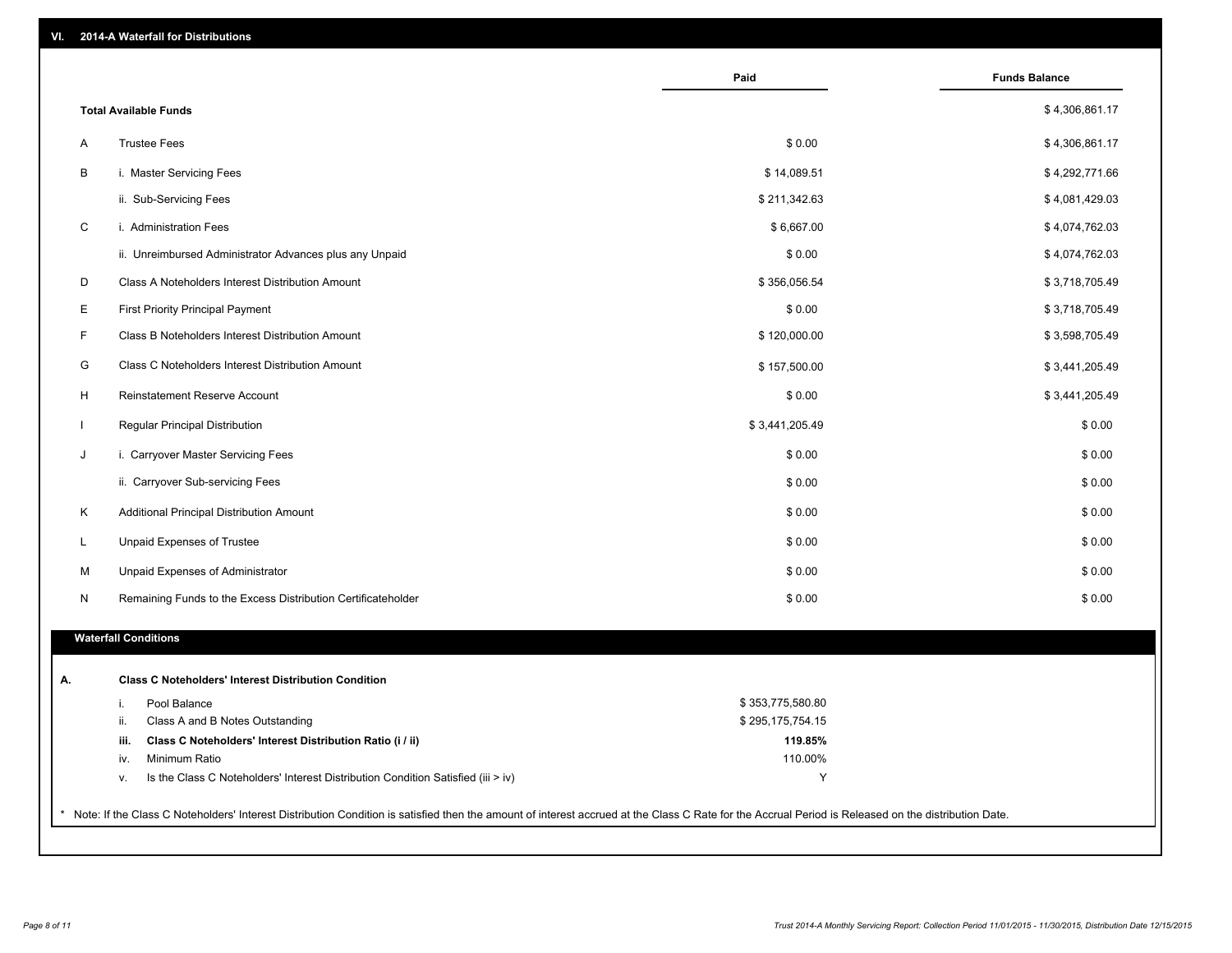| <b>Distribution Amounts</b>                                |                         |                         |                         |  |  |
|------------------------------------------------------------|-------------------------|-------------------------|-------------------------|--|--|
|                                                            | A1                      | A <sub>2</sub> A        | A <sub>2</sub> B        |  |  |
| Cusip/Isin                                                 | 784456AA3               | 784456AB1               | 784456AC9               |  |  |
| <b>Beginning Balance</b>                                   | \$73,175,754.15         | \$68,000,000.00         | \$68,000,000.00         |  |  |
| Index                                                      | <b>LIBOR</b>            | <b>FIXED</b>            | <b>LIBOR</b>            |  |  |
| Spread/Fixed Rate                                          | 0.50%                   | 3.05%                   | 1.15%                   |  |  |
| Record Date (Days Prior to Distribution)                   | 1 NEW YORK BUSINESS DAY | 1 NEW YORK BUSINESS DAY | 1 NEW YORK BUSINESS DAY |  |  |
| <b>Accrual Period Begin</b>                                | 11/16/2015              | 11/15/2015              | 11/16/2015              |  |  |
| <b>Accrual Period End</b>                                  | 12/15/2015              | 12/15/2015              | 12/15/2015              |  |  |
| <b>Daycount Fraction</b>                                   | 0.08055556              | 0.08333333              | 0.08055556              |  |  |
| Interest Rate*                                             | 0.69700%                | 3.05000%                | 1.34700%                |  |  |
| <b>Accrued Interest Factor</b>                             | 0.000561472             | 0.002541667             | 0.001085083             |  |  |
| <b>Current Interest Due</b>                                | \$41,086.15             | \$172,833.33            | \$73,785.67             |  |  |
| Interest Shortfall from Prior Period Plus Accrued Interest | $\mathsf{\$}$ -         | $\mathcal{S}$ -         | $\mathsf{\$}$ -         |  |  |
| <b>Total Interest Due</b>                                  | \$41,086.15             | \$172,833.33            | \$73,785.67             |  |  |
| <b>Interest Paid</b>                                       | \$41,086.15             | \$172,833.33            | \$73,785.67             |  |  |
| <b>Interest Shortfall</b>                                  | $S -$                   | $\mathcal{S}$ -         | $\mathsf{\$}$ -         |  |  |
| <b>Principal Paid</b>                                      | \$3,441,205.49          | $\mathbb{S}$ -          | $\mathsf{\$}$ -         |  |  |
| <b>Ending Principal Balance</b>                            | \$69,734,548.66         | \$68,000,000.00         | \$68,000,000.00         |  |  |
| Paydown Factor                                             | 0.029162758             | 0.000000000             | 0.000000000             |  |  |
| <b>Ending Balance Factor</b>                               | 0.590970751             | 1.000000000             | 1.000000000             |  |  |

\* Pay rates for Current Distribution. For the interest rates applicable to the next distribution date, please see https://www.salliemae.com/about/investors/data/SMBabrate.txt.

**VII. 2014-A Distributions**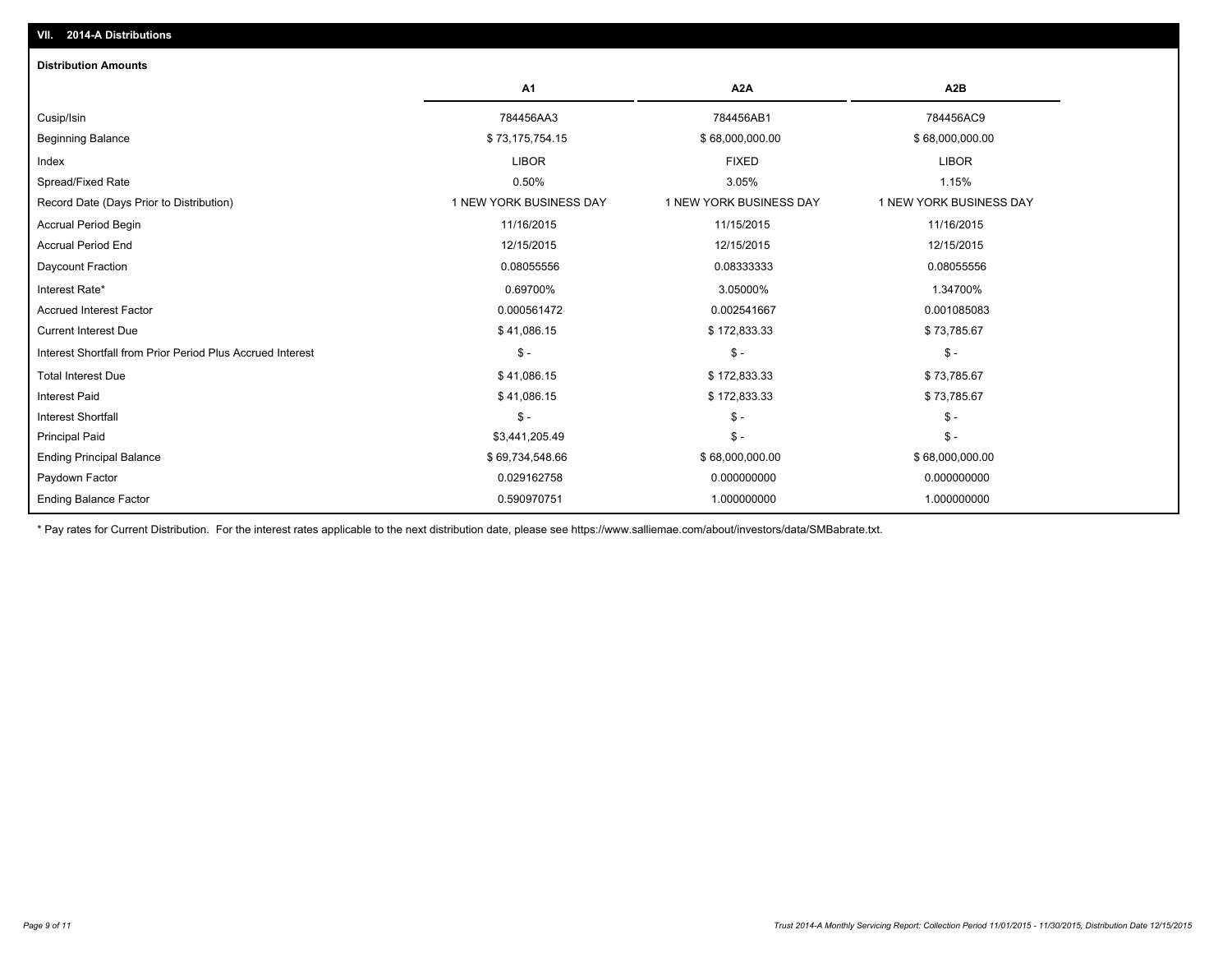| <b>Distribution Amounts</b>                                |                         |                         |                         |
|------------------------------------------------------------|-------------------------|-------------------------|-------------------------|
|                                                            | A3                      | в                       | С                       |
| Cusip/Isin                                                 | 784456AD7               | 784456AE5               | 784456AF2               |
| <b>Beginning Balance</b>                                   | \$50,000,000.00         | \$36,000,000.00         | \$42,000,000.00         |
| Index                                                      | <b>LIBOR</b>            | <b>FIXED</b>            | <b>FIXED</b>            |
| Spread/Fixed Rate                                          | 1.50%                   | 4.00%                   | 4.50%                   |
| Record Date (Days Prior to Distribution)                   | 1 NEW YORK BUSINESS DAY | 1 NEW YORK BUSINESS DAY | 1 NEW YORK BUSINESS DAY |
| <b>Accrual Period Begin</b>                                | 11/16/2015              | 11/15/2015              | 11/15/2015              |
| <b>Accrual Period End</b>                                  | 12/15/2015              | 12/15/2015              | 12/15/2015              |
| Daycount Fraction                                          | 0.08055556              | 0.08333333              | 0.08333333              |
| Interest Rate*                                             | 1.69700%                | 4.00000%                | 4.50000%                |
| <b>Accrued Interest Factor</b>                             | 0.001367028             | 0.003333333             | 0.003750000             |
| <b>Current Interest Due</b>                                | \$68,351.39             | \$120,000.00            | \$157,500.00            |
| Interest Shortfall from Prior Period Plus Accrued Interest | $$ -$                   | $\mathcal{S}$ -         | $\mathsf{\$}$ -         |
| <b>Total Interest Due</b>                                  | \$68,351.39             | \$120,000.00            | \$157,500.00            |
| <b>Interest Paid</b>                                       | \$68,351.39             | \$120,000.00            | \$157,500.00            |
| <b>Interest Shortfall</b>                                  | $S -$                   | $\mathsf{\$}$ -         | $\mathsf{\$}$ -         |
| <b>Principal Paid</b>                                      | $S -$                   | $\mathsf{\$}$ -         | $\mathsf{\$}$ -         |
| <b>Ending Principal Balance</b>                            | \$50,000,000.00         | \$36,000,000.00         | \$42,000,000.00         |
| Paydown Factor                                             | 0.000000000             | 0.000000000             | 0.000000000             |
| <b>Ending Balance Factor</b>                               | 1.000000000             | 1.000000000             | 1.000000000             |
|                                                            |                         |                         |                         |

\* Pay rates for Current Distribution. For the interest rates applicable to the next distribution date, please see https://www.salliemae.com/about/investors/data/SMBabrate.txt.

**VII. 2014-A Distributions**